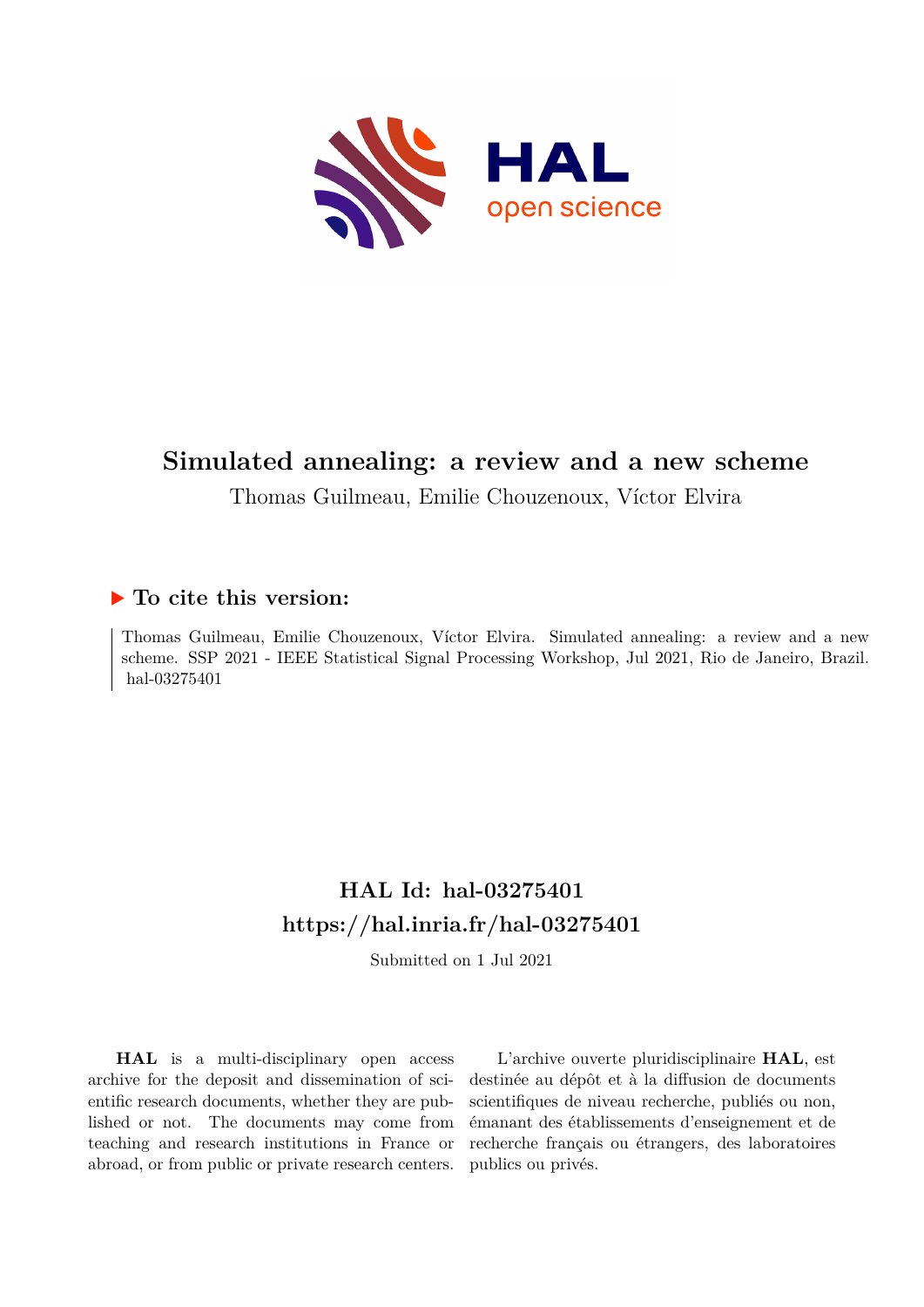# SIMULATED ANNEALING: A REVIEW AND A NEW SCHEME

*Thomas Guilmeau*† *, Emilie Chouzenoux*† *, and V´ıctor Elvira*<sup>∗</sup>

† Université Paris-Saclay, CentraleSupélec, Inria, CVN, Gif-sur-Yvette, France ∗ School of Mathematics, University of Edinburgh, United Kingdom

# ABSTRACT

Finding the global minimum of a nonconvex optimization problem is a notoriously hard task appearing in numerous applications, from signal processing to machine learning. Simulated annealing (SA) is a family of stochastic optimization methods where an artificial temperature controls the exploration of the search space while preserving convergence to the global minima. SA is efficient, easy to implement, and theoretically sound, but suffers from a slow convergence rate. The purpose of this work is two-fold. First, we provide a comprehensive overview on SA and its accelerated variants. Second, we propose a novel SA scheme called *curious simulated annealing*, combining the assets of two recent acceleration strategies. Theoretical guarantees of this algorithm are provided. Its performance with respect to existing methods is illustrated on practical examples.

# 1. INTRODUCTION

Optimization is at the core of many problems in signal processing and machine learning, e.g., in signal restoration, supervised learning, dictionary learning, or image segmentation, to name a few. In those problems, nonconvexity can arise from sparsity penalty [1], low-rank prior [2], non-linear observation model [3], non-linear regressor [4], blind thus multi-linear problem structure [5], or discrete variables [6].

Nonconvex optimization problems can present many local minima, which can "trap" the algorithms iterates and be of poor quality with respect to the problem at hand. Thus, global optimization methods must be sought for, to escape local minima and thus finding the global solution. To do so, stochasticity is often a key ingredient. The stochastic optimization algorithms builds a sequence of random variables converging to the global minima. In this paper, we focus on an important family of stochastic methods for global optimization, called simulated annealing (SA), relying on the key concept of *annealing*, a concept in physics describing the cooling of a solid until reaching the configuration of minimal energy.

Note that SA is strongly related to the family of methods known as graduated nonconvexity (GNC) or continuation methods, that rely on a deterministic annealing procedure. Even if in some cases, these methods have been shown to beat SA [7], still few theoretical results support GNC [8]. More theoretically sounded deterministic approaches for global optimization are branch and bound (B&B) and particle swarm optimization (PSO) methods. In B&B, the original problem is split into subproblems (i.e., branching) associated to different locations of the space, for which the computation of a lower bound (i.e., bounding) gives information to create new branches [9, 10]. B&B methods share connexions with the stochastic approximation simulated annealing from [11], also relying on a splitting of the space. In PSO, a population of particles exchange information in order to find the optimum of the objective [12]. Population-based implementations of SA are actually strongly related to PSO [13].

The contribution of this paper is twofold. First, we review SA-based global optimization strategies in an unifying manner. We focused on the historical SA [14], fast simulated annealing (FSA) [15] and sequential Monte Carlo simulated annealing (SMC-SA) [16], which we retained for being highly generic methods with solid convergence guarantees. Then, building upon FSA and SMC-SA, a new scheme, called curious SA (CSA), is proposed. We show that CSA inherits from the best convergence guarantees of its ancestors SMC-SA and FSA. We also illustrate its performance on numerical examples. The rest of the paper is organized as follows. Section 2 formulates the problem and introduces notations. Then, Section 3 presents SA, FSA, and SMC-SA, along with their theoretical guarantees. In Section 4, we introduce our algorithm CSA and its convergence theorem. Algorithms performance are compared on two challenging nonconvex problems in Section 5. Finally, conclusions are drawn in Section 6.

# 2. PROBLEM STATEMENT

We consider the optimization problem given by

$$
\text{minimize}_{x \in \mathcal{X}} f(x), \tag{1}
$$

where X is a non-empty subset of  $\mathbb{R}^d$ . Although this is not always necessary [17],  $\mathcal{X}$  is assumed compact. The objective function f is supposed to be defined on  $X$ , continuous and thus bounded from below and above on  $X$ . Further, we

This work was supported by the European Research Council Starting Grant MAJORIS ERC-2019-STG-850925 and by the *Agence Nationale de la Recherche* of France under PISCES project (ANR-17-CE40-0031-01).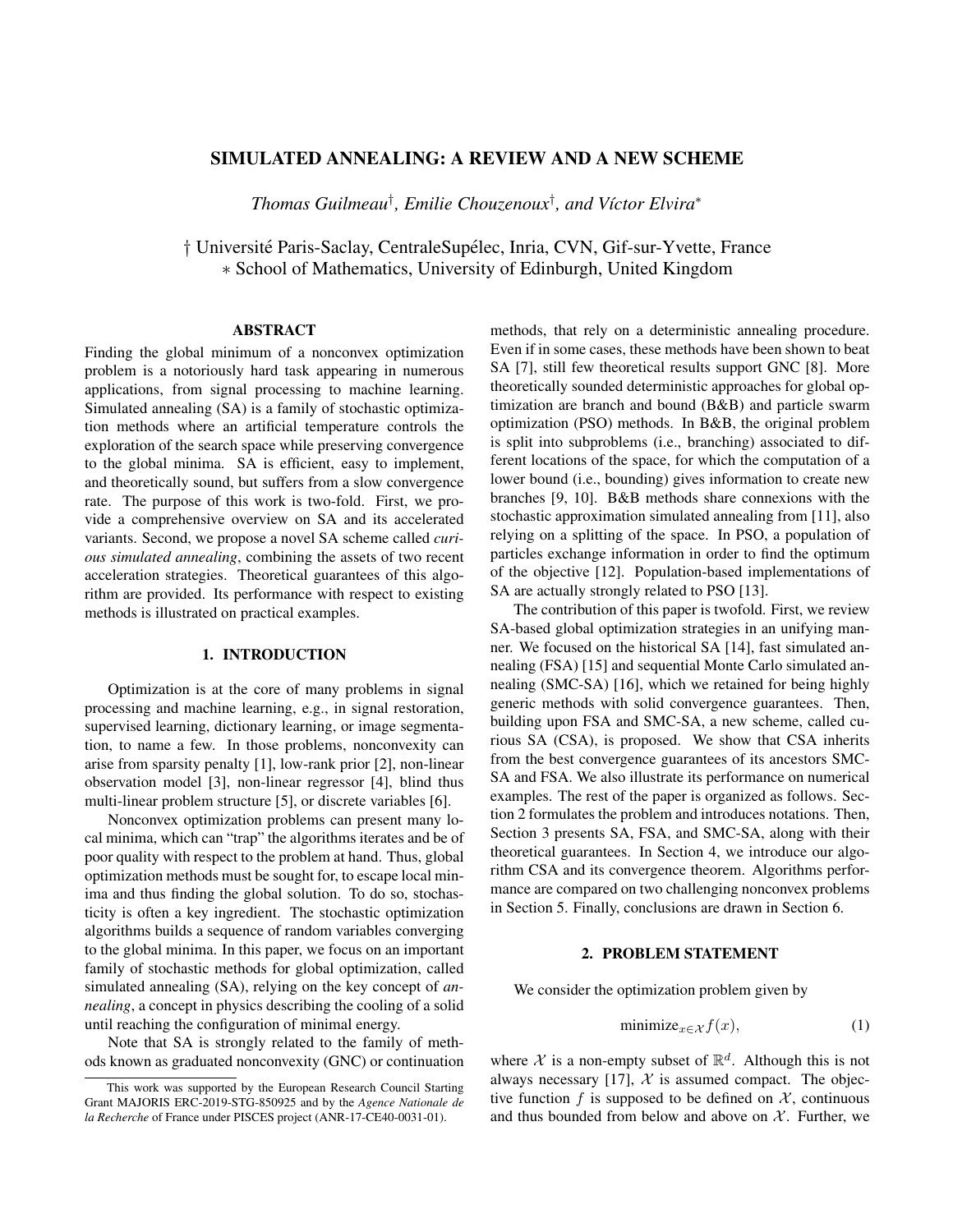suppose, without lack of generality, that  $f(x) \geq 0$  for every  $x \in \mathcal{X}$ , and that the set  $S_* := \{x \in \mathcal{X}, f(x) = 0\}$  is nonempty with null Lebesgue measure. For  $\epsilon > 0$ , we also denote  $S_{\epsilon} := \{x \in \mathcal{X}, f(x) \leq \epsilon\}$  the lower level sets of f.

Throughout this work, the gap between the infimum and the supremum of f is denoted  $\Delta f := \sup_{x \in \mathcal{X}} f(x)$ .  $|| \cdot ||_{\infty}$ is the supremum norm and  $|| \cdot ||_2$  is the euclidean norm. The Borel algebra of X is denoted  $\mathcal{B}(\mathcal{X})$ .  $\mathcal{M}(\mathcal{X})$  is the set of probability measures on  $(\mathcal{X}, \mathcal{B}(\mathcal{X}))$ .  $|| \cdot ||_{TV}$  is the total variation norm on  $\mathcal{M}(\mathcal{X})$ . The binary indicator function of a set A is denoted  $\iota_A$ , and takes the value 1 for  $x \in A$  and 0 elsewhere. For  $x \in \mathcal{X}$ ,  $A \in \mathcal{B}(\mathcal{X})$ , the Dirac measure  $\delta_x \in \mathcal{M}(\mathcal{X})$  is such that  $\delta_x(A) = 1$  if and only if  $x \in A$ . We also introduce the function  $(\cdot)_+$  such that for every  $x \in \mathbb{R}$ ,  $(x)_+$  = max $(0, x)$ . Further, given a Markov kernel M :  $\mathcal{X} \times \mathcal{B}(\mathcal{X}) \to \mathbb{R}^+$ , and  $m \in \mathcal{M}(\mathcal{X})$ ,  $mM \in \mathcal{M}(\mathcal{X})$  and  $mM(dy) = \int_{\mathcal{X}} m(dx)M(x, dy)$ . Readers can refer to [18, Chapter 4] for an introduction to the above measure theory concepts and notations.

# 3. REVIEW ON SIMULATED ANNEALING METHODS

# 3.1. Simulated annealing

SA is a widely used global optimization method, that was inspired from statistical physics [19, 20], and that comes with sound theoretical guarantees (see for instance [21, 14]). The Boltzmann distributions play a crucial role in SA. They relate the probability of a state  $x \in \mathcal{X}$ , its energy  $f(x)$  and the temperature  $T > 0$  through:

$$
\pi_T(x) := \frac{1}{Z_T} \exp\left(-\frac{f(x)}{T}\right). \tag{2}
$$

The Boltzmann distributions concentrate on the set  $S_{\ast}$  as T goes to 0. In contrast, for T high enough,  $\pi_T$  is easy to sample from. SA exploits this feature, and aims at generating points distributed with density  $\pi_T$  for  $T \searrow 0$ , thus concentrating on S∗. One of the main feature of SA is the *cooling*

# Algorithm 1: SA

Initialization with  $x_0 \sim \mu_0$ ,  $\mu_0 \in \mathcal{M}(\mathcal{X})$ for  $k = 1, \dots$  do Generate a candidate  $y_k \sim G(x_k, dy)$ Compute the acceptance probability  $p_k = \exp\left(-\left(\frac{f(y_k) - f(x_k)}{T}\right)\right)$  $T_k$  $\setminus$ +  $\setminus$ (3) Set  $x_{k+1} =$  $\int y_k$  with probability  $p_k$  $x_k$  with probability  $1 - p_k$ end

*schedule*, which is a non-negative sequence  $\{T_k\}_{k\in\mathbb{N}}$  decreasing to 0. It controls how  $T$  goes to 0 and is critical for SA: with a fast decay, iterates  ${x_k}_{k \in \mathbb{N}}$  could get trapped in local minima, while a slow one may imply slower convergence.

At iteration  $k \in \mathbb{N}$ , SA uses a symmetric proposal Markov kernel  $G(x, dy)$  to generate a candidate point  $y_k$ , and then computes the *acceptance probability*  $p_k$ . If  $f(y_k) \leq f(x_k)$ ,  $x_{k+1} = y_k$  with probability  $p_k = 1$ . Indeed, Alg. 1 always accepts proposals that improve the objective (in the sense of the resolution of the optimization problem). Otherwise, the acceptance probability decreases to 0 as  $T_k \searrow 0$ . This allows the algorithm to escape local minima until reaching  $S_{\ast}$ .

Each iteration in Alg. 1 consists in fact in one transition of a Markov Chain with stationary distribution  $\pi_{T_k}$  [22]. The associated kernel is the Metropolis-Hastings (MH) kernel defined by

$$
P_k(x, dy) := p_k(y, x)G(x, dy) + (1 - r(x))\delta_x(dy), \quad (4)
$$

where  $r(x) = \int_{\mathcal{X}} p_k(y, x) G(x, dy)$ . With this kernel, we define  $\mu_k(dx) := \mathbb{P}(x_k \in dx) = \mu_{k-1}P_k$ , for  $k > 1$ , and with  $\mu_0$  being the initialization distribution.

We can now present a first convergence result, restating Corollary 5.2 and Corollary 5.4 of [14] in a simplified way:

Theorem 1 (Convergence of SA [14]). *Under suitable ergodicity hypothesis on G, if there exists*  $\xi \in (0,1)$  *such that* 

$$
T_k = \frac{(1+\xi)\Delta f}{\log(k+2)}, \quad \forall k \in \mathbb{N},\tag{5}
$$

*then*  $||\mu_k - \pi_k||_{TV} \to 0$  *and* 

$$
\lim_{k \to +\infty} \mathbb{P}(x_k \in S_\epsilon) = 1, \quad \forall \epsilon > 0. \tag{6}
$$

Theorem 1 states that  $\{\mu_k\}_{k\in\mathbb{N}}$  is able to track  $\{\pi_k\}_{k\in\mathbb{N}}$ and thus generates iterates converging to  $S_*$  provided that the cooling schedule  ${T_k}_{k \in \mathbb{N}}$  has its inverse decreasing logarithmically.

#### 3.2. Fast Simulated Annealing

The cooling schedule of SA is often considered as being too slow. To circumvent this, FSA [23, 15] generalizes the accept-reject rule used in the MH step in Eq. (3). In FSA, this is generalized to any *acceptance function* q satisfying [15, Hyp. 1], implying that the acceptance probability becomes

$$
p_k = q(\rho_k), \text{ where } \rho_k := \left(\frac{f(y_k) - f(x_k)}{T_k}\right)_+ . \tag{7}
$$

This generalization of SA allows to use acceptance function  $q$ decreasing more slowly than the negative exponential, such as  $\rho \mapsto q(\rho) = \frac{1}{1+\rho}$ . For such functions, the acceptance probability  $p_k$  will tend to be higher as  $T_k \searrow 0$ , and convergence can then be established with faster cooling schedules [15]. In particular, let us state here Corollary 3.4 of [15]: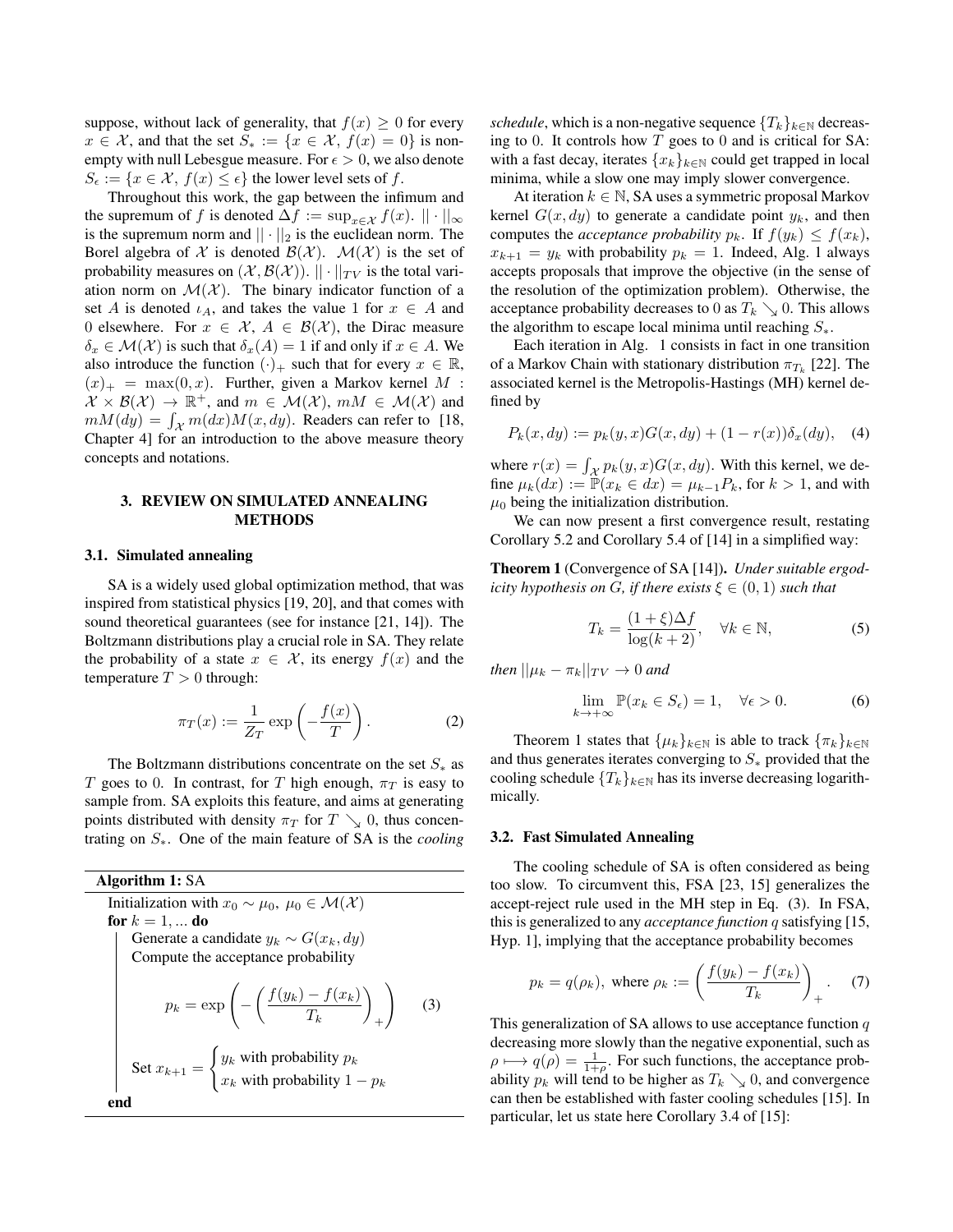Theorem 2 (Convergence of FSA [15]). *Suppose that* f *has a finite number of isolated global minima in the interior of*  $X$ *, and that at each of them,* f *is locally* C <sup>3</sup> *and its Hessian is positive definite. Assume that we set, for*  $\gamma \in (0, 1]$ *,* 

$$
\frac{1}{T_k} = (k+1)^{\gamma} \log \left( (k+1)^{\gamma} \right). \tag{8}
$$

*Then, under suitable ergodicity assumptions on* G *and for the acceptance function*  $q(\rho) = \frac{1}{1+\rho}$ , there exists  $C_{\epsilon} > 0$  such *that*

$$
\mathbb{P}(x_k \in S_\epsilon) \ge 1 - \frac{C_\epsilon}{(k+1)^\gamma}, \quad \forall k \in \mathbb{N}.\tag{9}
$$

This result implies (6), while also providing information on the rate of convergence. Contrary to Theorem 1, there is no result on the TV norm convergence of  $\{\mu_k - \pi_k\}_{k \in \mathbb{N}}$ . Still, FSA allows much faster cooling schedules to be used, which remains a noticeable improvement over SA. In the following, the MH kernels (4) associated to the acceptance function  $q(\rho) = \frac{1}{1+\rho}$  will be denoted  $P_k^{(F)}$  $k^{(T)}$ .

# 3.3. Sequential Monte Carlo simulated annealing

In the SMC-SA algorithm of [16], described in Alg. 2, at iteration  $k \in \mathbb{N}$ , a population of  $N_k$  particles is propagated using the Markov kernels  $P_k$  (see (4)), while SA uses only one particle. Also, particles interact through resampling and reweighting, performed at each iteration. This is linked with sequential Monte-Carlo (SMC) methods [18], which aim at sampling from a sequence of distributions. However, in SMC, convergence is often stated in the limit  $N \to +\infty$ , while the convergence of SMC-SA is stated when  $k \to +\infty$ , which relates the iterates with the cooling schedule.

Algorithm 2: SMC-SA Initialize the algorithm  $x_k^{(n)} \sim \mu_0$  for  $1 \le n \le N_0$ ; for  $k = 1, ...$  do Compute the self-normalized weights  $w_k^{(n)} \propto \frac{\pi_k}{\pi_{k-1}} (x_{k-1}^{(n)}$  $\binom{n}{k-1}$ Resample  $\{\tilde{x}_k^{(n)}\}$  $\binom{n}{k}$   $\}_{n=1}^{N_k}$  from  $\{x_{k-1}^{(n)}\}$  $\binom{n}{k-1}$ ,  $w_k^{(n)}$  $\{n\}\}_{n=1}^{N_k}$ Generate  $\{x_k^{(n)}\}$  ${k \choose k}$   $\}_{n=1}^{N_k}$  propagating the points  $\{\tilde{x}_{k}^{(n)}\}$  ${k \choose k}_{n=1}^{N_k}$  with the MH kernel  $P_k(x, dy)$ end

Let us now state the main theorem of [16] (Theorem 2 and Corollary 2.1 in  $[16]$ :

Theorem 3 (Convergence of SMC-SA [16]). *Consider*  $\mu_k(dx) = \frac{1}{N_k} \sum_{n=1}^{N_k} \delta_{x_k^{(n)}}(dx)$  and  $\mathcal{F}_k$  the history of all *past samples until iteration* k *of Alg. 2. Then, if the cooling schedule is logarithmic and the sequence*  $\{N_k\}_{k\in\mathbb{N}}$  *increases fast enough, under ergodicity hypothesis on* G*, there exists a*

*sequence*  ${c_k}_{k \in \mathbb{N}} \setminus 0$ , such that for any bounded function φ*,*

$$
\mathbb{E}\left[\left|\mu_k(\phi)-\pi_k(\phi)\right|\left|\mathcal{F}_{k-1}\right]\leq c_k||\phi||_{\infty}.\tag{10}
$$

The above result states that  $\mu_k$  and  $\pi_k$  are getting closer in a sense that is weaker than in the TV norm sense of Theorem 1, with an equivalent cooling schedule. The assumption on the growing number of particles  $N_k$  is made explicit in [16] but is difficult to satisfy in practice since it requires to know  $c_{k-1}$  and  $\Delta f$ . Also, [16] shows that the reweighting and the resampling in SMC-SA improve upon parallel SA runs provided the distributions  $\mu_k$  and  $\pi_k$  are close enough.

# 4. PROPOSED CURIOUS SA

#### 4.1. Proposed algorithm

FSA and SMC-SA improve upon SA in different directions. Combining them is a natural idea, schematized below, that we propose to explore in this section.

$$
\begin{array}{ccc}\nSA & \longrightarrow & SMC-SA \\
\downarrow & & \downarrow \\
FSA & \longrightarrow & Curious SA\n\end{array}
$$

The proposed combination yields a novel algorithm, which we call *curious simulated annealing* (CSA), described in Alg. 3. The change of acceptance function, reminiscent from FSA, should allow better state space exploration, while the weighting and resampling steps inherent to SMC-SA should allow meaningful exchange between particles.

| <b>Algorithm 3: CSA</b>                                                                           |
|---------------------------------------------------------------------------------------------------|
| Initialize the algorithm $x_k^{(n)} \sim \mu_0$ for $1 \le n \le N$ ;                             |
| for $k = 1, $ do                                                                                  |
|                                                                                                   |
| Compute the self-normalized weights<br>$w_k^{(n)} \propto \frac{\pi_k}{\pi_{k-1}}(x_{k-1}^{(n)})$ |
| Resample $\{\tilde{x}_{k}^{(n)}\}_{n=1}^{N}$ from $\{x_{k-1}^{(n)}, w_{k}^{(n)}\}_{n=1}^{N}$      |
| Generate $\{x_k^{(n)}\}_{n=1}^N$ propagating the points                                           |
| $\{\tilde{x}_{k}^{(n)}\}_{n=1}^{N}$ with the MH kernel $P_{k}^{(F)}(x, dy)$                       |
| end                                                                                               |

#### 4.2. Convergence analysis

We state below our convergence theorem, for the proposed CSA method, along with a schematic proof of it.

**Theorem 4** (Convergence of CSA). *Denote*  $\mu_k(dx)$  =  $\frac{1}{N}\sum_{n=1}^{N}\delta_{x_{k}^{(n)}}(dx)$  and  $\mathcal{F}_{k}$  the history of all past samples  $\overline{f}$  and  $\overline{f}$  is  $\overline{f}$  is  $\overline{f}$  is  $\overline{f}$  is  $\overline{f}$  is  $\overline{f}$  is  $\overline{f}$  is  $\overline{f}$  is  $\overline{f}$  is  $\overline{f}$  is  $\overline{f}$  is  $\overline{f}$  is  $\overline{f}$  is  $\overline{f}$  is  $\overline{f}$  is  $\overline{f}$  is  $\overline{f}$  is  $\overline$ *for any*  $\epsilon > 0$ *, there exists*  $C_{\epsilon} > 0$  *such that* 

$$
\mathbb{E}[\mu_k(S_{\epsilon}) \,|\, \mathcal{F}_{k-1}] \ge 1 - \frac{C_{\epsilon}}{(k+1)^{\gamma}}, \quad \forall k \in \mathbb{N}.
$$
 (11)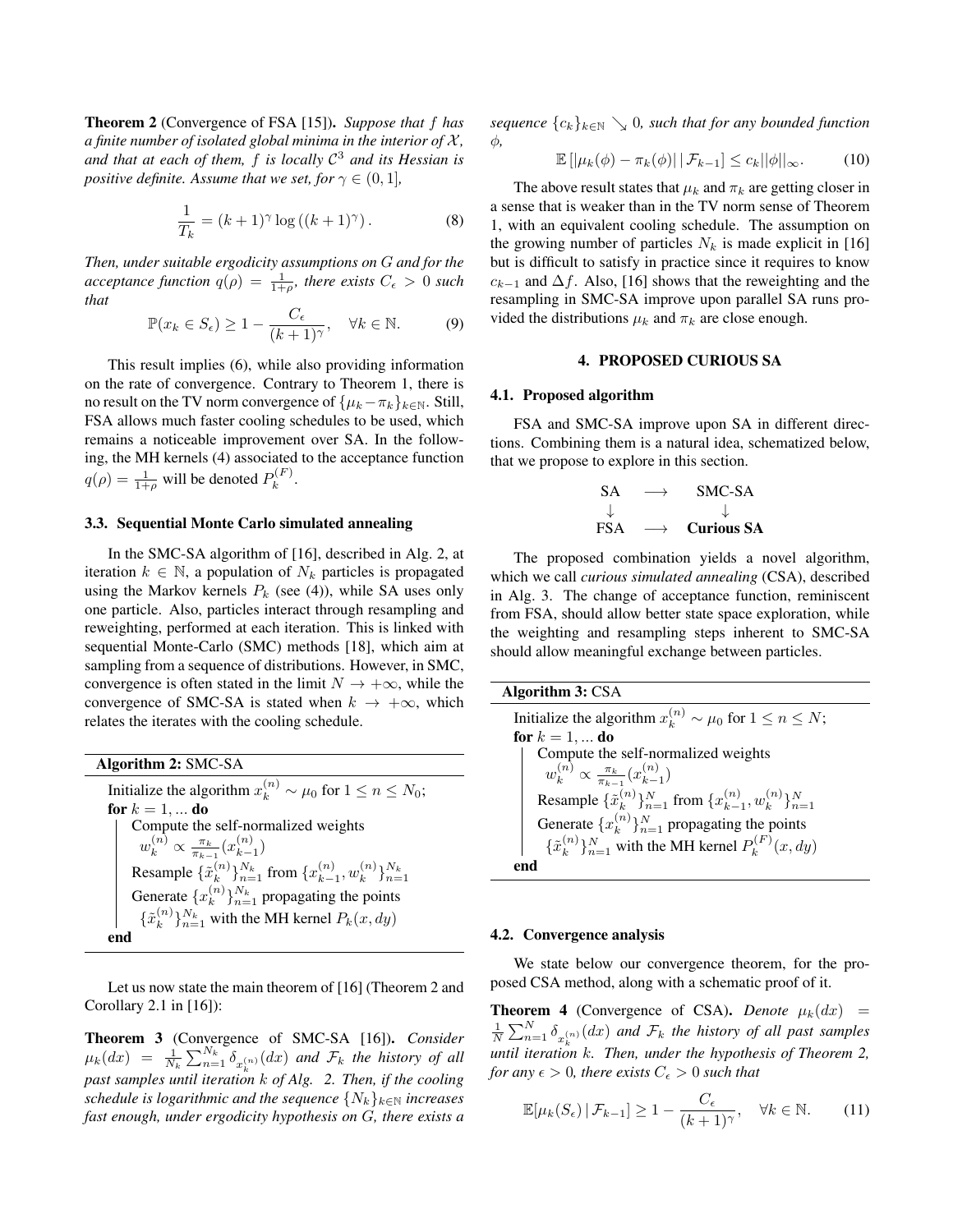*Moreover, if*  ${x_k}_{k \in \mathbb{N}}$  *is a sequence generated by CSA, then* 

$$
\mathbb{E}[\mu_k(S_\epsilon) \,|\, \mathcal{F}_{k-1}] \ge \mathbb{P}(x_k \in S_\epsilon), \quad \forall k \in \mathbb{N}.\tag{12}
$$

In Theorem 4, Eq.  $(11)$  is akin to  $(6)$  or  $(9)$ . In contrast with Theorem 3, no assumption is made anymore on the number of particles. CSA benefits from the fast cooling schedule of FSA, which was not the case of SMC-SA. Furthermore, Eq. (12) shows that the additional steps of CSA are beneficial and improve upon FSA performance.

**Sketch of the proof of Theorem 4:** Let  $k \in \mathbb{N}$ . Starting from  $\mu_{k-1}$ , Alg. 3 generates three distinct distributions, corresponding respectively to the reweighting, resampling, and propagation steps. Following the proof of Theorem 2 in [16], each step is controlled independantly. The effect of the MH kernels  $P_k^{(F)}$  $k_k^{(P)}(x, dy)$  can be controlled using the same technique as in the proof of Theorem 3.3 in [15] (see [15, Eq.3.3] in particular). The control of the reweighting and resampling steps effects is omitted due to a lack of space.

# 5. NUMERICAL EXPERIMENTS

The numerical experiments have been performed using the Julia language (Version 1.4.2) [24]. Contrary to SA and FSA, SMC-SA and CSA are population-based algorithms so, we chose to compare them against multistart implementations of SA and FSA meaning that  $N$  particles follow independantly SA or FSA iterations. This allows to allocate the same computation efforts to each iteration (i.e., temperature value). We studied the record values of the runs in the population after  $\kappa$  iterations, that is  $f_{\kappa}^* := \min \{ f(x_k^{(n)} \})$  $\binom{n}{k}, 1 \leq k \leq \kappa, 1 \leq$  $n \leq N$ . In our experiments, we set  $N = 250$  and all the particles  $\{x_0^{(n)}\}_{n=1}^N$  were initialized with a Gaussian kernel centered at a given point  $x_0$ :  $x_0^{(n)} \sim \mathcal{N}(dy; x_0, 0.05I)$ . SA and SMC-SA have been run with a logarithmic cooling schedule  $T_k = \frac{1}{\log(k+1)}$ , FSA and CSA with the faster schedule  $T_k = \frac{1}{(k+1)\log(k+1)}$ . The algorithms used the proposal kernel  $G(x, dy) = \mathcal{N}(dy; x, \frac{1}{4}I).$ 

#### 5.1. Test Problems

Two test problems have been used, highlighting the performance in two different contexts. Both are designed so that their minimum value is 0.

The objective of Problem  $(P_1)$  is the Rosenbrock function in  $\mathbb{R}^{10}$ , which is ill-conditionned with a unique minimizer that is difficult to find in a large banana-shaped valley:

$$
f_1(x) := \sum_{i=1}^{9} 5(x_{i+1} - x_i^2)^2 + (1 - x_i)^2, \quad \forall x \in \mathbb{R}^{10},
$$
 (13)

minimized at  $x_* = (1, 1, ...1)^T$ . Problem  $(P_2)$  aims at minimizing the Rastrigin function which is highly multimodal

|         |                             | SА    | <b>FSA</b> | SMC-SA | <b>CSA</b> |
|---------|-----------------------------|-------|------------|--------|------------|
| $(P_1)$ | $\langle f_{50}^* \rangle$  | 6.31  | 6.49       | 6.41   | 4.05       |
|         | $\sigma_{50}^*$             | 0.829 | 0.732      | 1.15   | 1.17       |
|         | $\langle f^*_{500} \rangle$ | 3.64  | 3.72       | 5.06   | 2.19       |
|         | $\sigma_{500}^{*}$          | 0.761 | 0.778      | 1.26   | 0.447      |
| $(P_2)$ | $\langle f_{50}^* \rangle$  | 3.29  | 3.36       | 3.26   | 3.23       |
|         | $\sigma_{50}^*$             | 0.425 | 0.453      | 0.521  | 0.484      |
|         | $\langle f^*_{500}\rangle$  | 2.52  | 2.64       | 2.62   | 2.47       |
|         | $\sigma_{500}^{*}$          | 0.320 | 0.304      | 0.413  | 0.502      |

Table 1: Performances over 50 runs of the algorithms

with regularly distributed local minima:

$$
f_2(x) := 10 + \sum_{i=1}^{10} x_i^2 - \cos(2\pi x_i), \quad \forall x \in \mathbb{R}^{10}, \quad (14)
$$

minimized at  $x_* = 0$ . We will set  $x_0 = 0$  for  $(P_1)$  and  $x_0 = (1, 1, ..., 1)^T$  for  $(P_2)$ , respectively.

# 5.2. Results

For each problem, 50 runs of the algorithms were conducted. We computed the average best record value after  $\kappa = 50$  iterations  $\langle f_{50}^* \rangle$  and after  $\kappa = 500$  iterations  $\langle f_{500}^* \rangle$ , as well as the corresponding standard deviation  $\sigma_{50}^*$  and  $\sigma_{500}^*$ . This shows the performance of the algorithm with a low time budget and a higher one, as well as the consistency between runs. Table 1 shows the results, with the best ones in bold font.

CSA performs clearly better than all the other algorithms on  $(P_1)$ , showing the best values for both small and large  $\kappa$ , as well as good consistency among runs. On Problem  $(P_2)$ , CSA also performs best, although the gap is smaller than previously. The multistart algorithms tend to have the lowest standard deviations. This may be explained by the lack of resampling which lowers the variability of the algorithms.

#### 6. CONCLUSIONS

SA algorithms are widely used in global optimization as they are easy to implement and offer sound theoretical guarantees. In this paper, we have proposed a novel scheme, the *curious simulated annealing* algorithm, which combines the features of two improved SA implementations: FSA and SMC-SA. We have illustrated its efficiency on two global optimization benchmarks. Moreover, we have described a sketch of its theoretical properties that would explain its good performance. Due to lack of space, we leave as a future work the completion of this theoretical analysis.